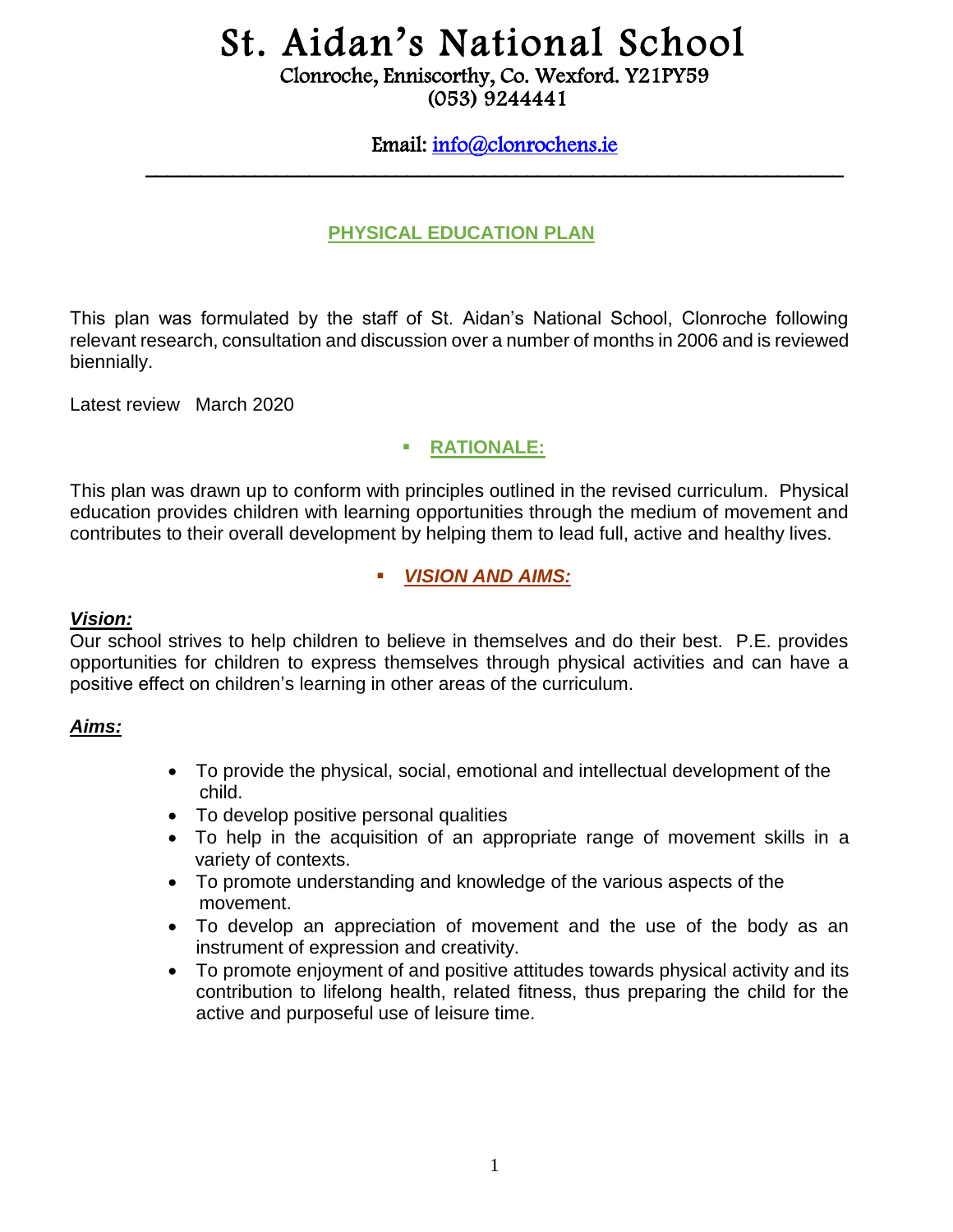## *CURRICULUM PLANNING:*

| <b>STRANDS</b>                          | <b>STRAND UNITS</b>                                                                                                                                      |
|-----------------------------------------|----------------------------------------------------------------------------------------------------------------------------------------------------------|
| <b>Athletics</b>                        | *Jumping<br><i>*Throwing</i><br>Understanding and appreciation of athletics                                                                              |
| Dance                                   | <i>*Movement</i><br>*Exploration, creation and performance of dance<br>*Understanding and appreciation of dance                                          |
| Gymnastics                              | <i>*Movement</i><br>*Understanding and appreciation of gymnastics                                                                                        |
| Games                                   | *Sending, receiving and travelling<br>*Creating and playing games<br>*Understanding and appreciating games                                               |
| <b>Outdoor and Adventure Activities</b> | <i>*Walking</i><br>*Orienteering<br>*Outdoor challenge<br>*Understanding and appreciating same                                                           |
| Aquatics                                | *Hygiene<br>*Water safety<br>*Entry to and exit from water<br>*Stroke development<br>*Water based ball games<br>*Understanding and appreciating aquatics |

## *APPROACHES AND METHODOLOGIES:*

## DIRECT TEACHING APPROACH:

- Teacher giving instructions
- Practice of skills within a games situation
- Organising activities
- Safety practices are being applied
- Handling of P.E. equipment

#### GUIDED DISCOVERY APPROACH:

- designing a series of questions to find solutions
- offers the children the opportunity to make decisions
- think about tactics in games e.g.: better throwing actions / striking actions / scoring systems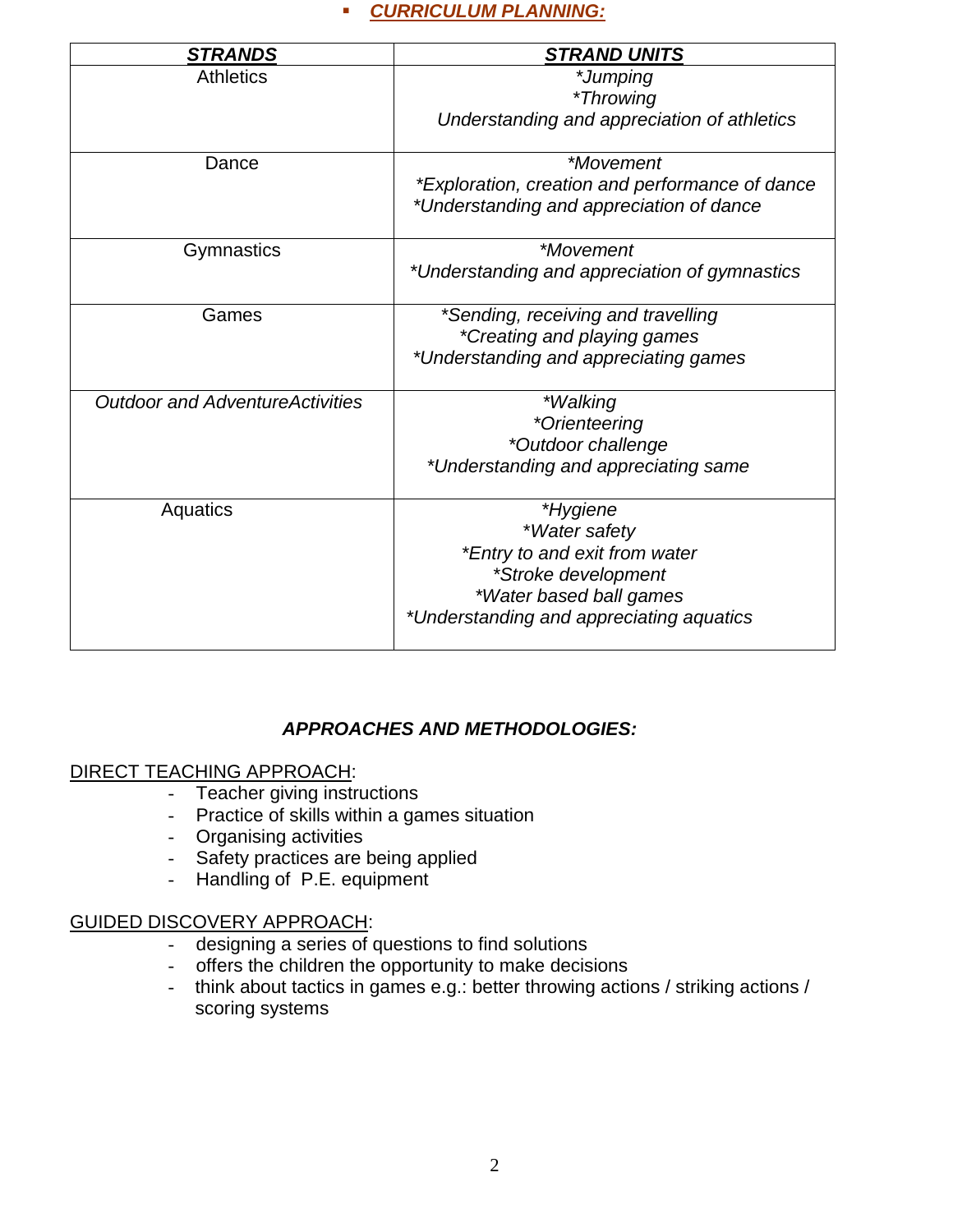#### *ASSESSMENT AND RECORD KEEPING:*

### TEACHER OBSERVATION:

- The responses the child makes when set a task
- The responses the child makes to the teacher's questions, answers and suggestions
- The participation of the child, individually, in a group or as part of a class
- The interaction of the child with others when involved in group work
- The understanding displayed by the child when engaged in an activity

#### TEACHER DESIGNED TASKS:

- While engaged in the tasks, the children are learning
- Their responses indicate their progress in P.E.
- Fundamental movement skills

#### SCHOOL REPORTS:

Short descriptive statements of pupils' achievements in relation to P.E.

## *MULTI CLASS TEACHING AND CHILDREN WITH DIFFERENT NEEDS:*

A two year plan will be implemented in multi class situations so that each child benefits form a broad spectrum of activities

**Or**

The child with special needs: Should experience the enjoyment of participation and progression through the various stages of the physical education programme according to his/her ability. It is important that the class teacher encourages maximum participation in the physical education lesson by the child and provides the opportunity to benefit from a balanced physical education programme. Use of the NCCA PE Guidelines for Children with Mild to Moderate Learning Difficulties will guide teachers in their PE planning.

## *EQUALITY OF PARTICIPATION AND ACCESS*

In the planning of the P.E. Curriculum consideration will be given on an equitable basis, to the needs and interests of both girls and boys helping to build positive attitudes towards all activities.

## *LINKAGE AND INTEGRATION*

**Integration:** Gaeilge, Music, English, Maths, Art, SPHE, SESE

\*S.P.H.E.

- $\checkmark$  Positive attitudes towards physical activity
- $\checkmark$  Lifelong contribution to health
- $\checkmark$  Taking care of my body
- $\checkmark$  Environmental awareness and care
- $\checkmark$  Learn to accept decisions through rules
- $\checkmark$  Fair play relating to others
- $\checkmark$  Safety and protection

\*S.E.S.E

 $\checkmark$  Geographical skills- maps in outdoor activities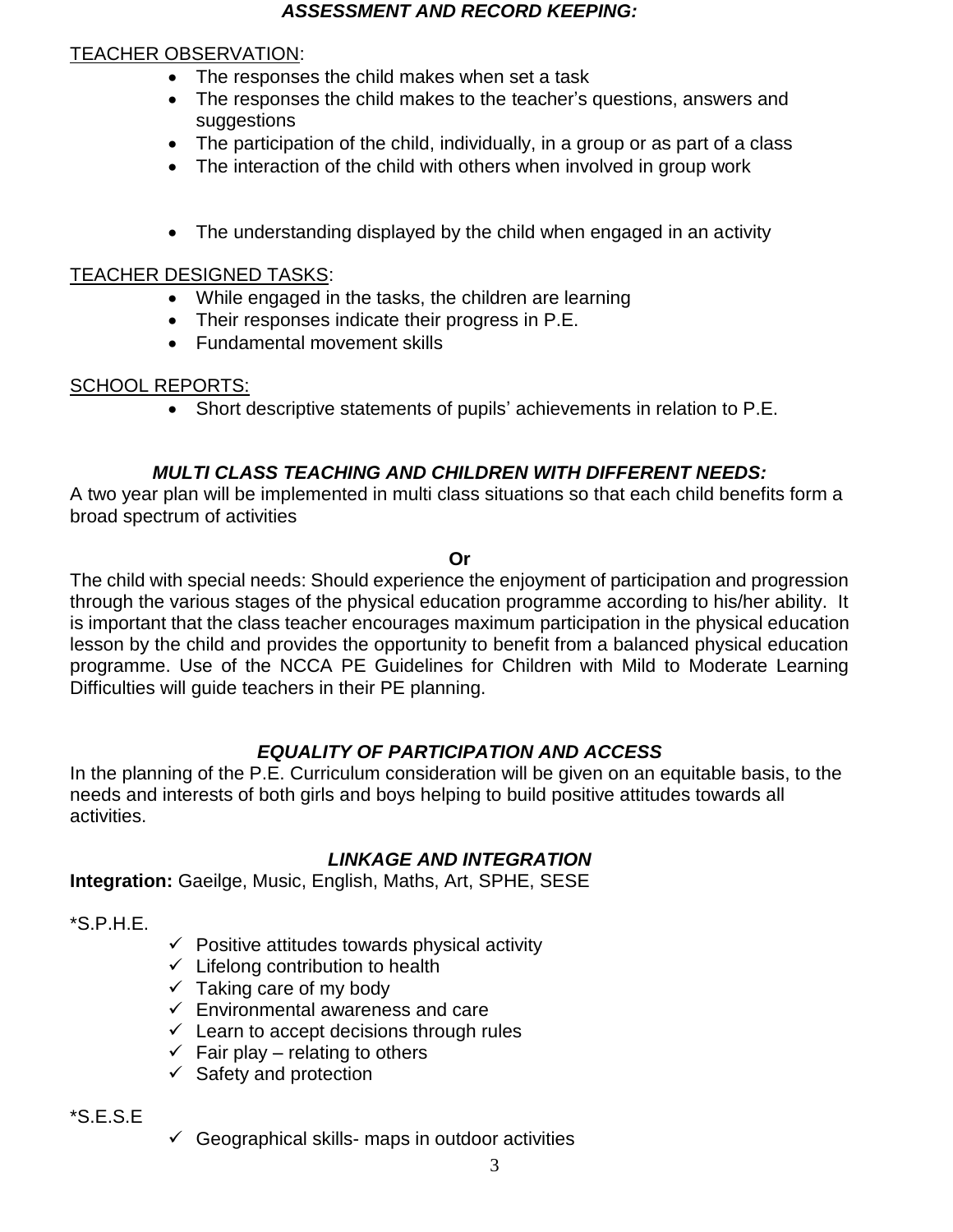- $\checkmark$  Study of the environment
- $\checkmark$  Study of the weather

\*LANGUAGE Gaeilge / Béarla – use both

\*VISUAL ARTS Dance, Drama, Art

\*MUSIC For warm  $-$  up activities

## \*MATHS

- $\checkmark$  Shape
- $\checkmark$  Balance
- $\checkmark$  Estimate
- $\checkmark$  Measure
- $\checkmark$  Compare

# *ORGANISATIONAL PLANNING*

#### *TIMETABLE:*

- One hour per week will be allocated to each class group
- Senior Students will participate in a ten week swimming programme every second academic year. ( Waterfront Pool, Enniscorthy)
- Students will have access to specialised coaching in Gaelic games and possibly other activities such as tag rugby at specific times during the Spring and Summer terms.

## *P.E. EQUIPMENT:*

- Plastic hoops
- **Tennis balls**
- **Lightweight balls**
- Coated foam balls
- Skipping ropes
- **Beanbags**
- Plastic cones
- Plastic racquets
- **Hockey sticks/uni-hoc sticks**
- **Hurls**
- **Ball carrying bags**
- Size 4 hurling balls
- Rings and targets
- Gymnastic mats
- Gaelic footballs
- **Handballs**